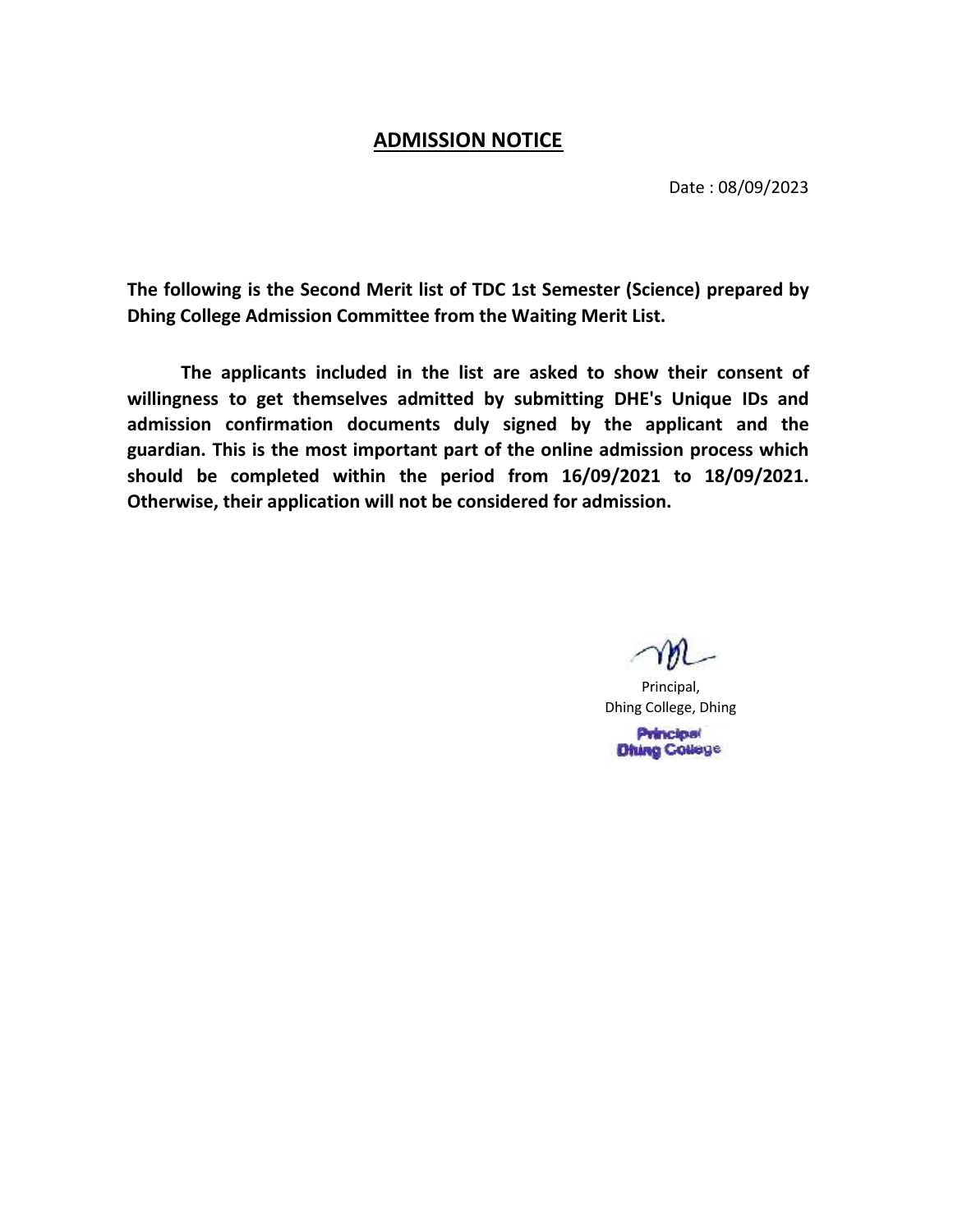## B.Sc. 1st Semester Admission 2021 2nd MERIT LIST (SCIENCE)

| SI. No.                 | Name                         | Ph.No.     | Gender | Year | <b>Board</b> | $PC(\%)$ | <b>Type</b> |
|-------------------------|------------------------------|------------|--------|------|--------------|----------|-------------|
| $\mathbf{1}$            | <b>SABNAM AHMED</b>          | 9954367812 | Female | 2021 | AHSEC        | 72.8     | Major       |
| $\overline{2}$          | SANJIDA MOSKAN               | 8471895361 | Female | 2021 | AHSEC        | 72.8     | Major       |
| 3                       | NEHA SULTANA                 | 9101866265 | Female | 2021 | AHSEC        | 72.8     | Gen.        |
| $\overline{\mathbf{4}}$ | RAJIBUL HOQUE                | 9101236792 | Male   | 2021 | AHSEC        | 72.8     | Major       |
| 5                       | SABNAM AHMED                 | 8675367877 | Female | 2021 | AHSEC        | 72.8     | Major       |
| 6                       | <b>MEHDI ALOM</b>            | 8822205868 | Male   | 2021 | AHSEC        | 72.6     | Major       |
| $\overline{7}$          | AMINUL ISLAM                 | 6003368696 | Male   | 2021 | AHSEC        | 72.4     | Major       |
| 8                       | SOFIQUL ISLAM                | 8876729989 | Male   | 2021 | AHSEC        | 72.4     | Major       |
| 9                       | DILDAR HUSSAIN               | 8753882648 | Male   | 2021 | AHSEC        | 72.2     | Gen.        |
| 10                      | DILDAR HUSSAIN               | 8721073344 | Male   | 2021 | AHSEC        | 72.2     | Major       |
| 11                      | <b>NEKIB UDDIN ALOM</b>      | 9957348151 | Male   | 2021 | AHSEC        | 72.2     | Major       |
| 12                      | SHAMIUL AHMED                | 6026343969 | Male   | 2021 | AHSEC        | 72.0     | Major       |
| 13                      | MAFIKUL ISLAM SEKH           | 7664925280 | Male   | 2021 | AHSEC        | 72.0     | Major       |
| 14                      | SAMIMA TANIA RASUL           | 9101205474 | Female | 2021 | AHSEC        | 72.0     | Major       |
| 15                      | <b>TASLIMA KHATUN (Gap)</b>  | 6000549135 | Female | 2019 | AHSEC        | 71.8     | Major       |
| 16                      | KHIZIR HASAN MUSTAFA (Gap)   | 8135884667 | Male   | 2019 | AHSEC        | 71.8     | Major       |
| 17                      | <b>SULTAN SADIQUE</b>        | 6003159512 | Male   | 2021 | AHSEC        | 71.8     | Major       |
| 18                      | SHORIFUL HUSSAIN KHAN        | 9365906404 | Male   | 2021 | AHSEC        | 71.8     | Major       |
| 19                      | <b>FARIHA CHOUDHURY</b>      | 6003915184 | Female | 2021 | AHSEC        | 71.4     | Major       |
| 20                      | <b>ISMIARA BEGUM</b>         | 9864148803 | Female | 2020 | AHSEC        | 71.4     | Major       |
| 21                      | MD MINHAJUL ALOM             | 8471942186 | Male   | 2021 | AHSEC        | 71.4     | Major       |
| 22                      | <b>ARIFA SULTANA</b>         | 7002738524 | Female | 2021 | AHSEC        | 71.4     | Major       |
| 23                      | ROWJANA KHATUN               | 8011054617 | Female | 2020 | AHSEC        | 71.0     | Major       |
| 24                      | <b>SHEIKH AFZALUR</b>        | 9954725951 | Male   | 2021 | AHSEC        | 71.0     | Gen.        |
| 25                      | <b>DEBASISH KURI</b>         | 9957364880 | Male   | 2021 | AHSEC        | 70.8     | Major       |
| 26                      | MAMNUNA SIDDIKA              | 7086415614 | Female | 2020 | AHSEC        | 70.8     | Major       |
| 27                      | TASLIMA NASRIN               | 6003799401 | Female | 2021 | AHSEC        | 70.8     | Major       |
| 28                      | <b>ISMITARA BEGUM</b>        | 9365029712 | Female | 2021 | AHSEC        | 70.8     | Major       |
| 29                      | <b>IFTIKAR AHMED</b>         | 6002467324 | Male   | 2021 | AHSEC        | 70.4     | Major       |
| 30                      | <b>OMAR FARUQUE</b>          | 8099602838 | Male   | 2021 | AHSEC        | 70.2     | Major       |
| 31                      | MEHJABIN SAIMA JANNAT (Gap)  | 6002546757 | Female | 2019 | AHSEC        | 70.2     | Gen.        |
| 32                      | <b>AMINUL HOQUE</b>          | 9864962730 | Male   | 2021 | AHSEC        | 70.2     | Major       |
| 33                      | SAMINA SIDDIQUA (Gap)        | 8812880643 | Female | 2016 | AHSEC        | 70.0     | Gen.        |
| 34                      | <b>ANARUL SADDIQUE (Gap)</b> | 9954624293 | Male   | 2019 | AHSEC        | 70.0     | Gen.        |
| 35                      | JAHIRUL ISLAM                | 7099570732 | Male   | 2021 | AHSEC        | 69.8     | Gen.        |
| 36                      | AHIYA ISLAM (Gap)            | 9101897501 | Male   | 2019 | AHSEC        | 69.8     | Major       |
| 37                      | SHAJBIN SULTANA              | 8011810399 | Female | 2021 | AHSEC        | 69.8     | Major       |
| 38                      | <b>SAKIB AHMED</b>           | 9325591164 | Male   | 2020 | AHSEC        | 69.8     | Major       |
| 39                      | SAJID NUR                    | 7896586709 | Male   | 2021 | AHSEC        | 69.6     | Major       |
| 40                      | MUJAHIDUL ALAM               | 9957918571 | Male   | 2021 | AHSEC        | 69.2     | Major       |
| 41                      | SADDAM HUSSAIN               | 9365827246 | Male   | 2021 | AHSEC        | 69.2     | Major       |
| 42                      | MD SHARIFUL ALAM             | 9365493747 | Male   | 2020 | AHSEC        | 69.0     | Major       |
| 43                      | RUKSAT JAHAN (Gap)           | 8822982862 | Female | 2018 | AHSEC        | 69.0     | Major       |
| 44                      | WAKIB UDDIN                  | 9435862873 | Male   | 2021 | AHSEC        | 68.2     | Major       |
| 45                      | <b>TASLIMA KHATUN</b>        | 8822552179 | Female | 2021 | AHSEC        | 68.2     | Major       |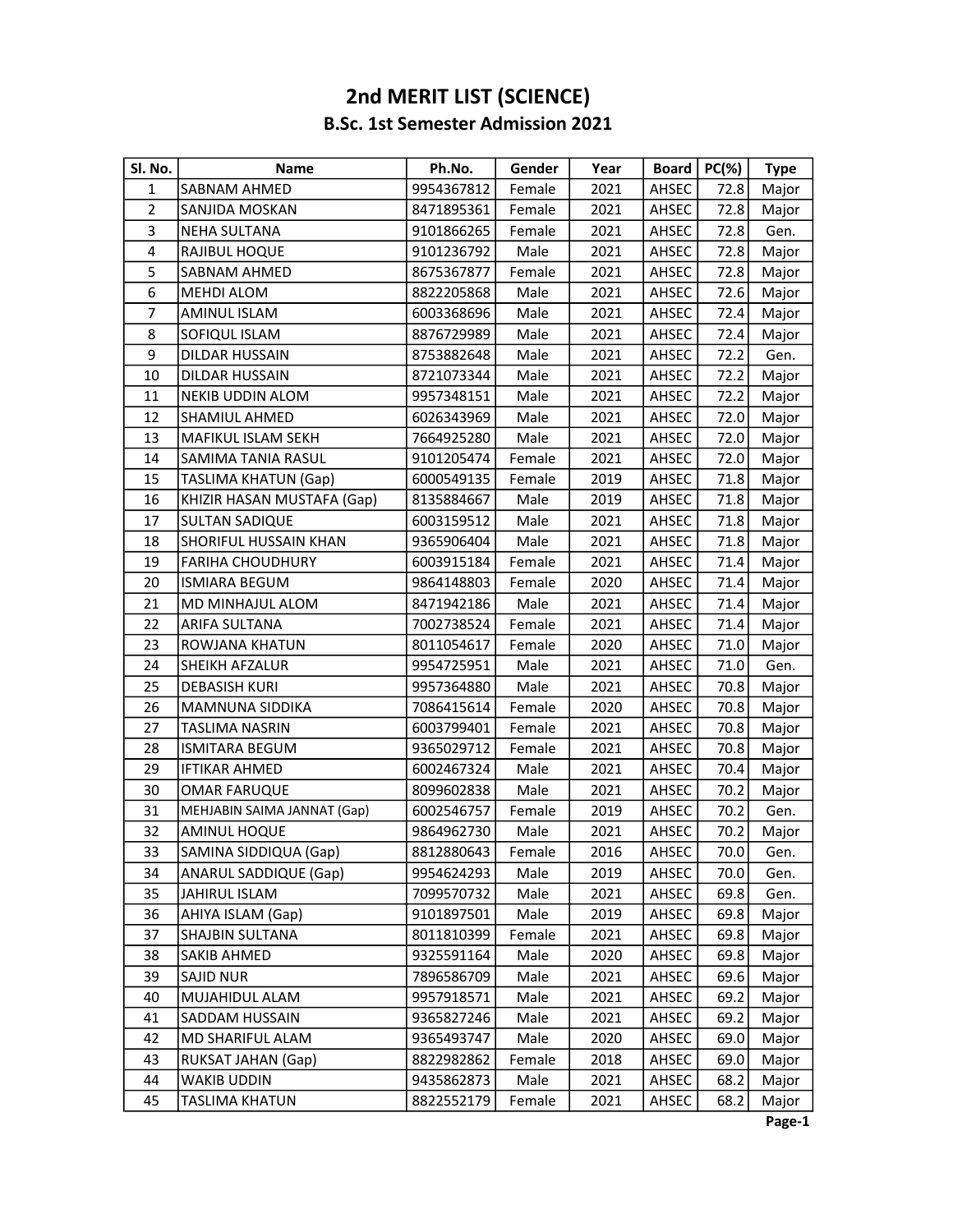| SI. No. | <b>Name</b>            | Ph.No.     | Gender | Year |             | Board   $PC(\%)$ | <b>Type</b>  |
|---------|------------------------|------------|--------|------|-------------|------------------|--------------|
| 46      | <b>MEHDI ALOM</b>      | 9365648788 | Male   | 2021 | AHSEC       | 68.0             | Major        |
| 47      | MUSTAFIZUR RAHMAN      | 9678890726 | Male   | 2021 | AHSEC       | 68.0             | Major        |
| 48      | <b>HUJAIL AHMED</b>    | 8011797267 | Male   | 2020 | AHSEC       | 68.0             | Major        |
| 49      | <b>JAHIRUL ISLAM</b>   | 7429028415 | Male   | 2021 | AHSEC       | 68.0             | Gen.         |
| 50      | <b>MAKIBUR RAHAMAN</b> | 9101971448 | Male   | 2021 | AHSEC       | 67.6             | Major        |
| 51      | YARUF SHAHANIA         | 8822025291 | Male   | 2020 | AHSEC       | 67.4             | Major        |
| 52      | RISHEETA HAZARIKA      | 6900371524 | Female | 2020 | AHSEC       | 67.2             | Major        |
| 53      | <b>GULAP HUSSAIN</b>   | 7099443531 | Male   | 2012 | AHSEC       | 67.2             | Major        |
| 54      | MAHMUDA SULTANA        | 9435269454 | Female | 2020 | AHSEC       | 66.8             | Major        |
| 55      | <b>NASIMA NASRIN</b>   | 8822941900 | Female | 2021 | AHSEC       | 66.6             | Major        |
| 56      | RANIMA ALDIN           | 6901760057 | Female | 2019 | AHSEC       | 66.4             | Major        |
| 57      | <b>ABDUS SUBUR</b>     | 8472002299 | Male   | 2020 | AHSEC       | 66.0             | Major        |
| 58      | MUKLASH ALOM           | 6000815227 | Female | 2021 | AHSEC       | 66.0             | Major        |
| 59      | RAKIB HASSAN           | 7002563206 | Male   | 2020 | AHSEC       | 65.8             | Major        |
| 60      | <b>ASHAPUN SULTANA</b> | 8638108497 | Female | 2021 | AHSEC       | 65.2             | Major        |
| 61      | WASHIM AHMED           | 6000283991 | Male   | 2020 | AHSEC       | 65.2             | General      |
| 62      | <b>HAFIJUN NEHAR</b>   | 6000572390 | Female | 2021 | AHSEC       | 65.2             | Major        |
| 63      | <b>KOHINOOR SHEIKH</b> | 9365133140 | Male   | 2021 | AHSEC       | 65.0             | Major        |
| 64      | PARVEZ MUSHAROF        | 9864937696 | Male   | 2020 | AHSEC       | 64.6             | General      |
| 65      | RUPSANA BEGUM          | 9678251301 | Female | 2021 | AHSEC       | 64.6             | General      |
| 66      | ASRAFUL ISLAM          | 9864201146 | Male   | 2021 | AHSEC       | 64.6             | General      |
| 67      | MOFIJA AHMED           | 8822179713 | Female | 2021 | AHSEC       | 64.5             | General      |
| 68      | <b>MEHMOOD HASSAN</b>  | 8011616231 | Male   | 2018 | AHSEC       | 64.4             | General      |
| 69      | <b>SAKLIN AZHAR</b>    | 6000156849 | Male   | 2021 | AHSEC       | 64.0             | General      |
| 70      | <b>AMRAJUL HOQUE</b>   | 8723887943 | Male   | 2019 | AHSEC       | 63.8             | General      |
| 71      | SHEIKH JABID ULLAH     | 9101524031 | Male   | 2019 | AHSEC       | 63.8             | General      |
| 72      | MUKINUR RAHMAN         | 9954415277 | Male   | 2019 | AHSEC       | 63.8             | General      |
| 73      | MIZANUR RAHMAN         | 8822443514 | Male   | 2021 | AHSEC       | 63.6             | General      |
| 74      | <b>WAHIDA KHATUN</b>   | 7429559363 | Female | 2021 | AHSEC       | 63.4             | General      |
| 75      | SAMIM AKTAR            | 8147209187 | Female | 2021 | AHSEC       | 63.2             | General      |
| 76      | TAIBUR RAHMAN          | 9101389763 | Male   | 2021 | AHSEC       | 63.2             | General      |
| 77      | <b>OMAR FARUK</b>      | 6003283878 | Male   | 2021 | AHSEC       | 63.0             | General      |
| 78      | <b>SAMIR UDDIN</b>     | 8638293058 | Male   | 2020 | <b>CBSE</b> |                  | 62.8 General |
| 79      | <b>JANIFA NASRIN</b>   | 6913108821 | Female | 2020 | AHSEC       | 62.6             | General      |
| 80      | EHTAZA SHEIKH          | 9707606084 | Female | 2020 | AHSEC       | 62.6             | General      |
| 81      | MAMRUJA BEGUM          | 8099917300 | Female | 2021 | AHSEC       | 62.6             | General      |
| 82      | ABDUL JADIT            | 6003741808 | Male   | 2020 | AHSEC       | 62.6             | General      |
| 83      | <b>RUBINA KHATUN</b>   | 8822933483 | Female | 2020 | AHSEC       | 62.0             | General      |
| 84      | RABBUL HUSSAIN         | 8753987970 | Male   | 2021 | AHSEC       | 61.8             | General      |
| 85      | <b>FARHANA SULTANA</b> | 6002144954 | Female | 2021 | AHSEC       | 61.8             | General      |
| 86      | SHAKIRUL HUSSAIN       | 7896908450 | Male   | 2020 | AHSEC       | 61.6             | General      |
| 87      | SAMIUL HUDA            | 8638569426 | Male   | 2020 | AHSEC       | 61.2             | General      |
| 88      | MUSTAFIJUR RAHMAN      | 8473981443 | Male   | 2019 | AHSEC       | 60.6             | General      |
| 89      | AZAHARUL ISLAM         | 8011309488 | Male   | 2021 | AHSEC       | 60.6             | General      |
| 90      | SHARIFA BEGUM          | 7662019138 | Female | 2021 | AHSEC       | 60.6             | General      |
| 91      | SAMRANA AFRINA KHANAM  | 8472928994 | Female | 2021 | AHSEC       | 60.5             | General      |
| 92      | <b>BAHARUL ISLAM</b>   | 8638377547 | Male   | 2021 | AHSEC       | 60.4             | General      |
| 93      | SADDATUR RAHMAN        | 7483725412 | Male   | 2019 | AHSEC       | 60.4             | General      |